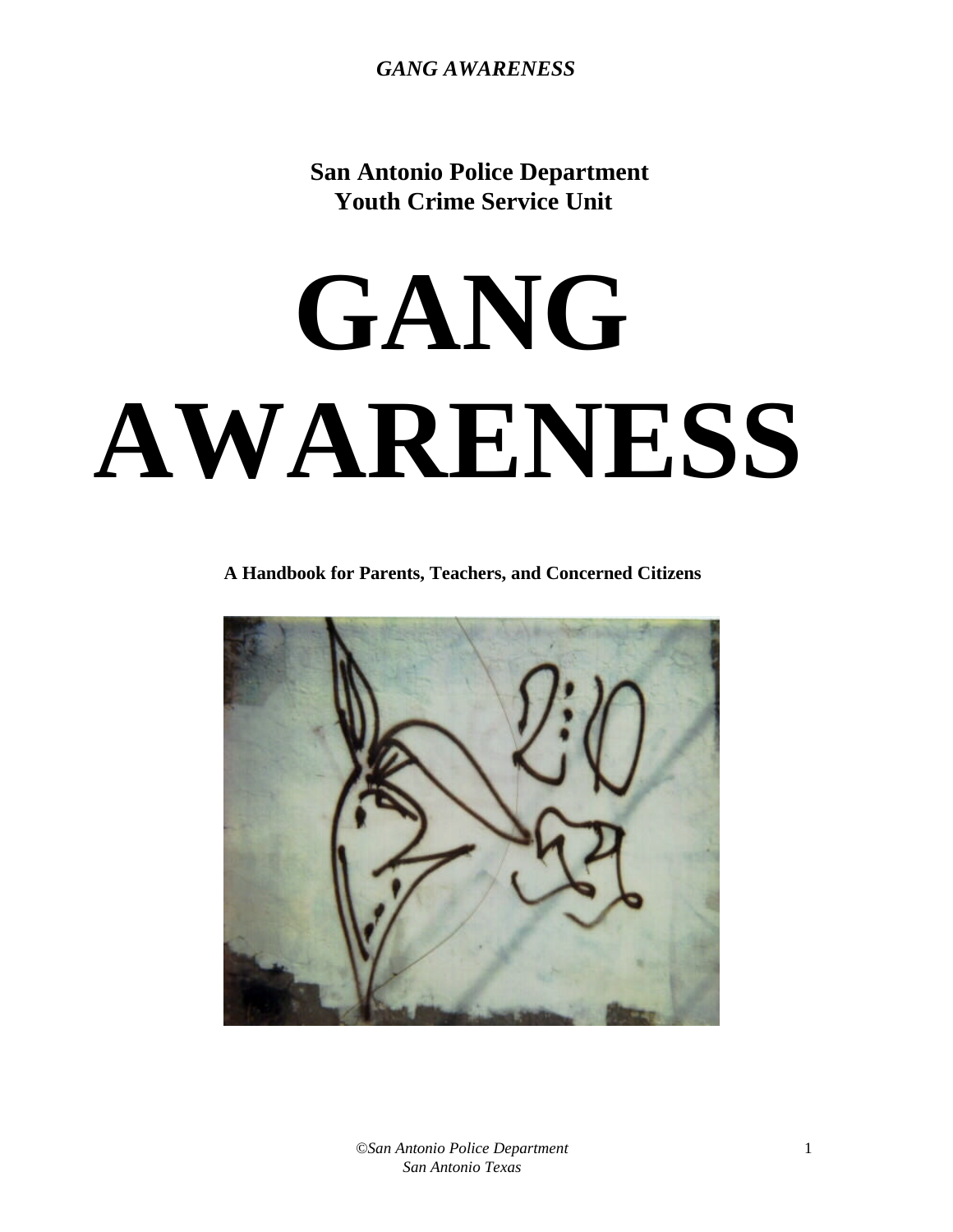## **WHAT IS A GANG?**

A group of people who form an alliance for a common purpose and engage in violent or criminal activity.

Defined in the Texas Penal Code Section 71.01 - Three or more people engaged in criminal activity.

## **WHAT ARE THE AGES OF GANG MEMBERS?**

The average age of gang members is from 14 to 21 years of age. Gang members, however, can be as young as 8 years old or as old as into their mid 30's. Recruitment into the gang usually starts in the



middle school where the age group is between 10 and 13. Some recruitment has also been seen in elementary school and into the early years of high school. Most gangs target youth that are easily talked into doing work for the gang.

## **WHY DO KIDS JOIN GANGS?**

The following is a list of reasons why kids join gangs:

**Acceptance** - Many kids feel that they are not getting the attention they feel they deserve at home. They start looking for this attention and love in other places and often find what they are looking for in a gang. The gang essentially becomes their family.

 **Excitement** - This group of kids love the high of committing crimes and getting away with it. They often do their crimes just to be chased by the police. These individuals are adrenaline junkies and love the thrill of criminal activity.

**To earn money -** More and more, we are seeing gang members turn towards using the gang to make a profit through illegal activities. Selling narcotics, robberies, burglaries, auto thefts, and other property crimes are common in many gangs. Many gangs specialize in certain criminal activity.

**Peer Pressure** - If your kids are hanging around gangs and gang members you can almost guarantee that they are being pressured to join the gang. It is important to know who your children are associating with.

**Protection** - In poor neighborhoods and neighborhoods with high gang activity, kids often have to join a gang just to survive. It is often easier to join the gang than to be victimized on a daily basis.

**To Socialize** - The best parties in town are gang parties. Easy access to liquor, narcotics, and girls are attractive to potential gang recruits. Young males who have a hard time socializing and talking to girls find girls often like gang members.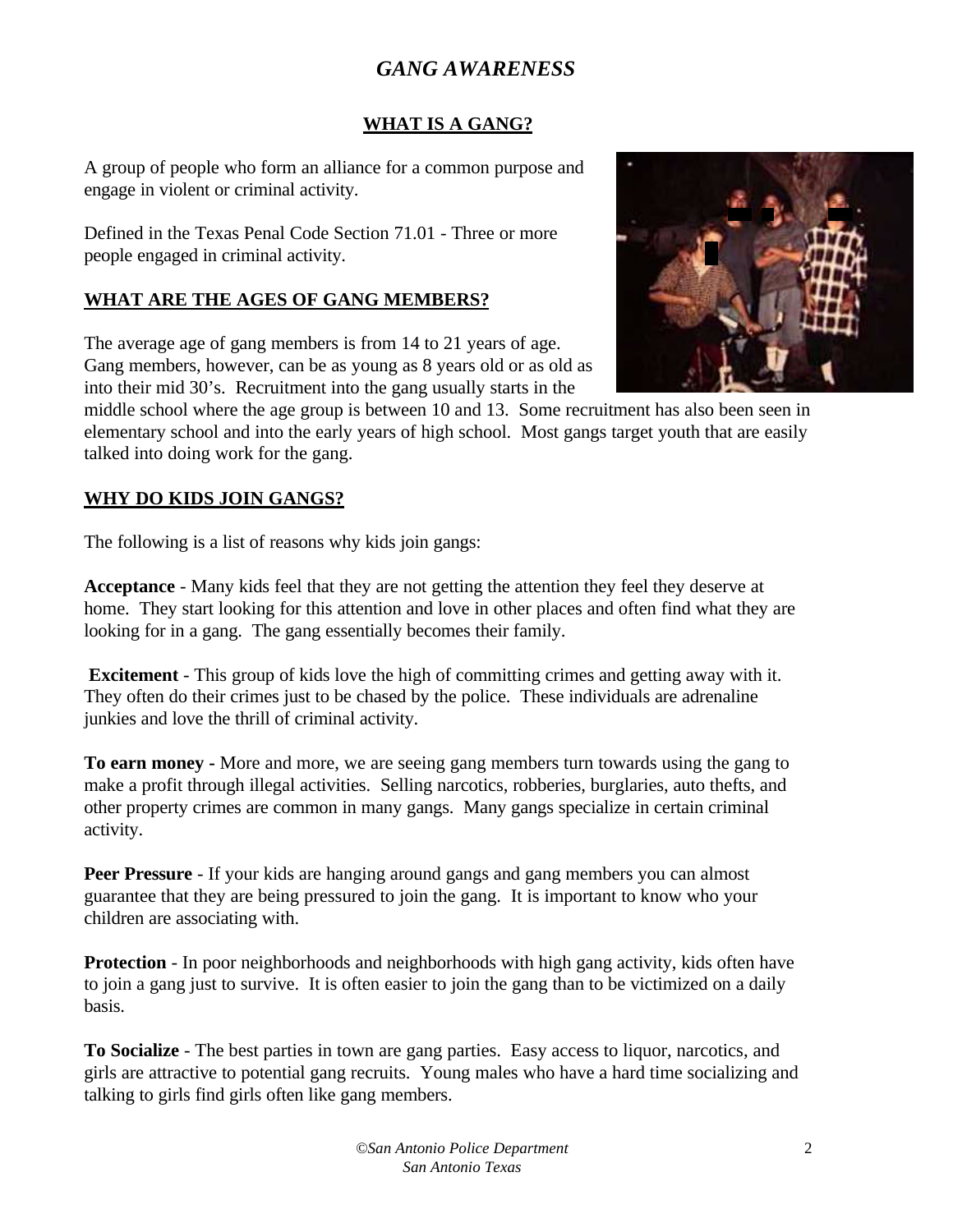## **WHAT DO KIDS HAVE TO DO TO GET INTO THE GANG?**

There are many different ways that gangs initiate recruits into the gang. The following are some examples of how gang members get initiated:

**Rolled in - ( Jumped in, Quoted, Lined in)** This ritual usually consists of the recruit having to fight 3 or more members of the gang for a specified amount of time. The time limit is different from gang to gang, but usually last somewhere between 15 seconds and 1 minute. The reason for the beating is to see how tough the recruit is and if he is a



fighter. Lined in is slightly different in that the gang has two lines of its members and the recruit has to go between the line as the gang members beat him or her. Often times officers are called to new gang members homes at the request of the parent to take Assault reports. The child is often uncooperative and unwilling to tell the officer or his parent who his assailants are because he has just joined a gang. This is the most common initiation into the gang.

**Courted in -** Sometimes an individual is asked to join a gang without going through any initiation. The individual usually has some type of special talent that the gang wants to learn or take advantage of. The individual may have a good connection for drugs, is good at stealing cars, or has some other criminal talent. It may also be that the individual has a car that the gang needs to commit criminal activity or just to get around town in.

**Walked In -** Some gangs have no formal initiation and may just be asked to join the gang.

**Sexed In -** Sometimes female recruits are required to roll 2 dice. Whatever number is thrown is the number of gang members that the recruit has to have sex with. There have also been stories of gang recruits required to have sex with HIV positive people. This information has never been verified and still remains only a story.

**Commit Crimes -** Some gangs require that a recruit commit a crime or a series of crimes to prove that they are good candidates for the gangs. Often times, gangs that specialize in a particular crime such as auto theft, will require the recruit to steal a car or commit the crime that they specialize in. Some gangs have point systems for the crimes and the recruit has to have so many points. The crimes required to be committed can be as violent as drive-by shootings or murder.

## **What Signs should I look for ?**

Major / Negative Behavior Gang Clothing Hand Signs Gang Tattoos Gang Graffiti

Carrying Weapons Unexplained / fairly large sums of money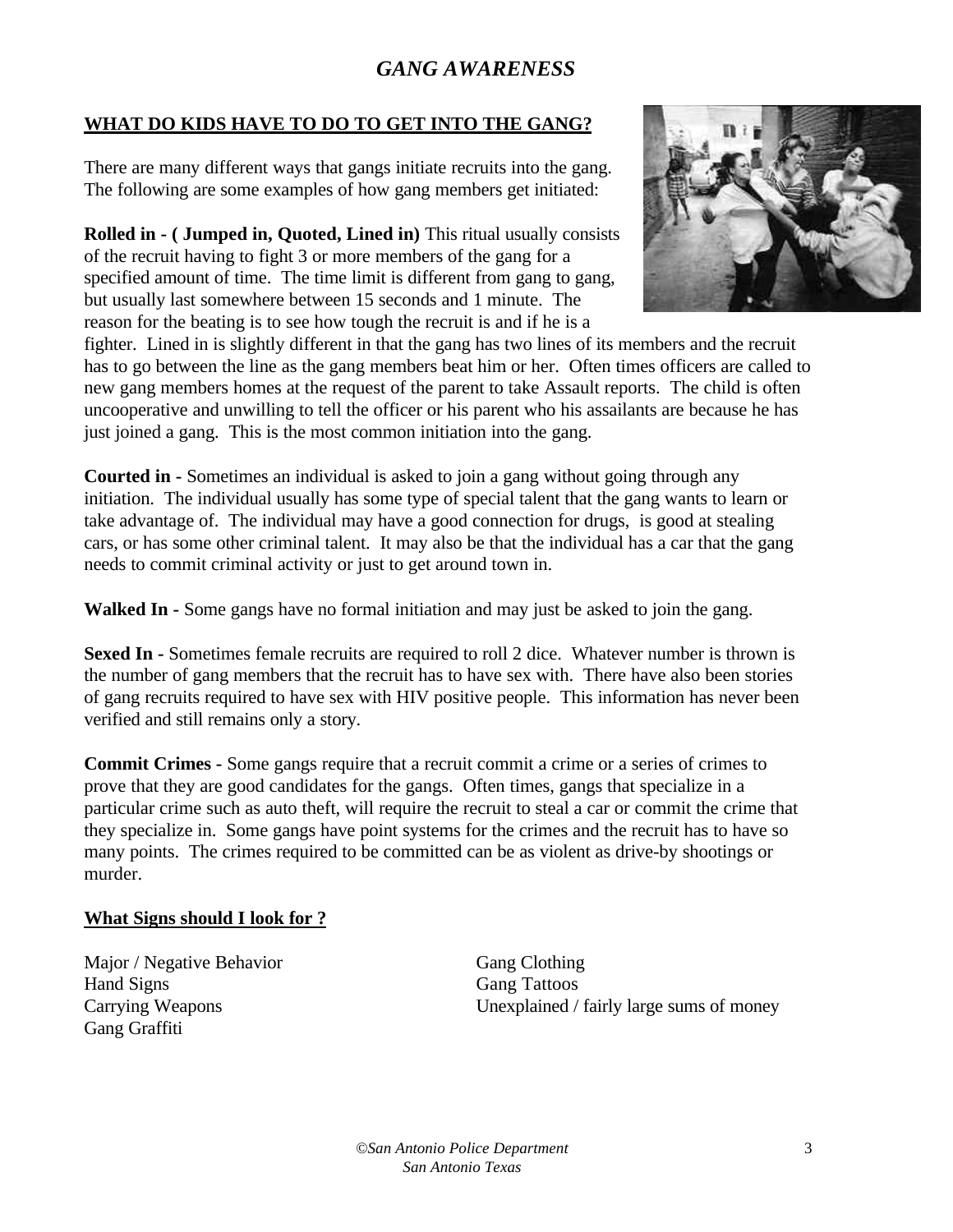### **Major / Negative Behavior Changes**

Typically, teenagers at some point in their life will rebel against authority. This is to be expected, but if it continues to get progressively worse this could be a sign of a child involved in gangs. The following are examples of behaviors consistent with that of gang members.

Withdraws from family members. The gang becomes his / her family.

Breaks parental rules consistently.

Grades have dropped / trouble at school

Lack of hobbies or interests



Develops an unusual desire for privacy. Will not let you into their bedroom. Does not want you to meet their friends. Friends have nicknames like Psyco, or Shooter and they do not know the real names of their friends or won't tell you.

Obsessed with Gangster rap / gangster movies and videos / guns

Possible use of alcohol / drugs

Hanging with known or suspected gang members

Frequent negative contact with police / other authority figures

Admits to gang membership.

 It is suggested that these problems be dealt with immediately. Denial that there is a problem or not dealing with the problem in the hope that it will go away will only make the matter worse.

#### **Gang Clothing**

It should be noted that gang members often wear clothing that is currently popular amongst juveniles in general. The wearing of the clothing that is described in this section does not automatically make that person a gang member. However, a combination of the clothing worn, along with a certain color scheme or the manner in which the clothing is worn can indicate membership in a gang. As gang members find out what clothing is becoming too noticeable to people, they may change what they wear. What is fashionable today, may not be tomorrow and gang members like to be fashionable. The following are examples of gang clothing.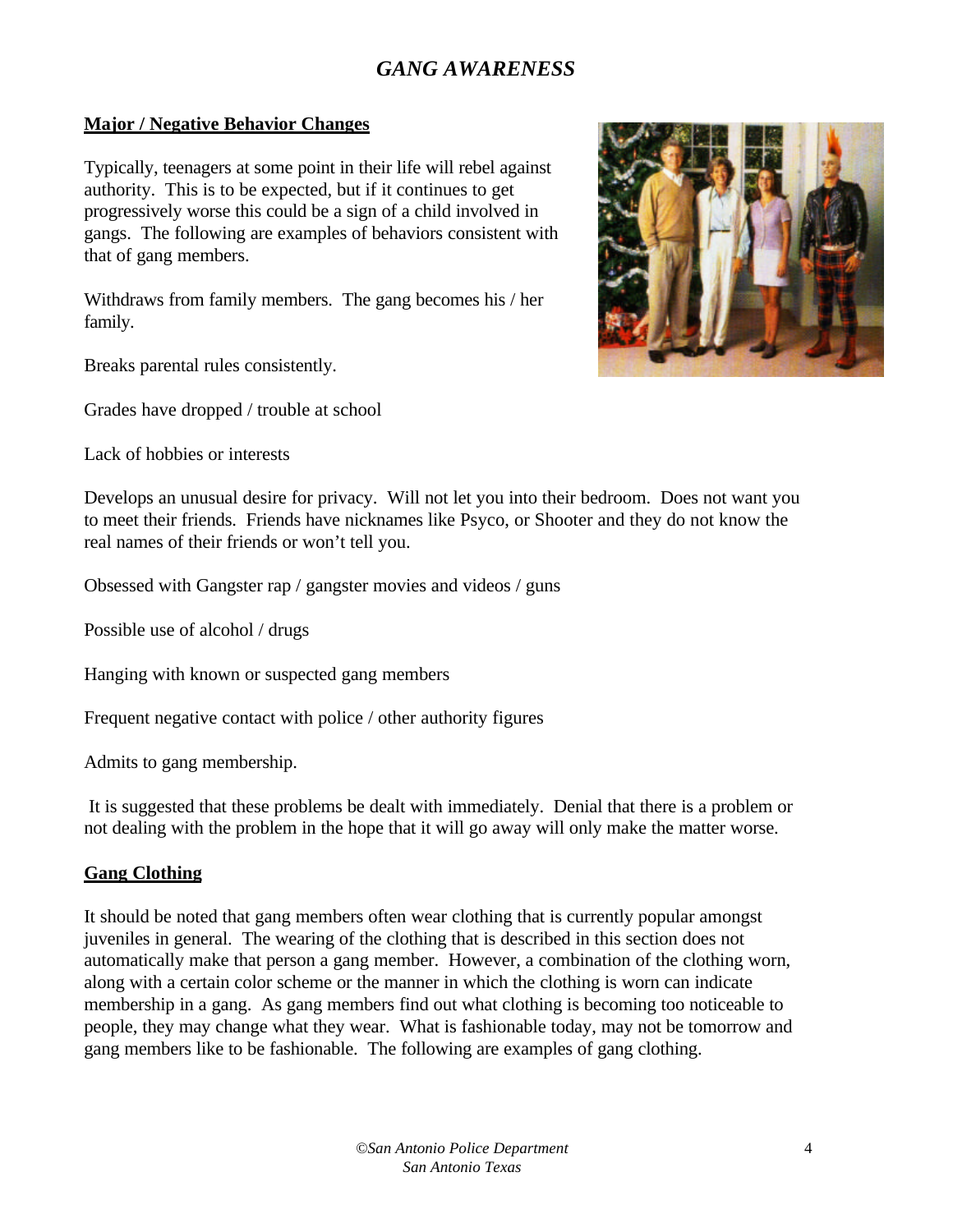The individual pictured has several examples of common gang clothing. Starting from the top, he is wearing a blue colored handkerchief on his head. These are often referred to as "rags" and come in many different colors. Gangs often adapt a color that they will identify with. Many other gangs may use the same color rag and often time alliances between different gangs can be recognized by the use of the same color rag.

He is also wearing a blue rag around his neck and a blue t-shirt following the same color scheme. His pants are hanging low which is known as "sagging" and he is wearing blue boxer shorts. He is also throwing handsigns which will be discussed later. The pants he is wearing are Dickie work pants which are popular amongst the gang culture. They come in different colors, with tan usually being a neutral color being worn by many different gangs.

The use of colored beads is also popular with gang members. The color of the bead is dependent on the color the gang has adopted for their gang. The bead can be made into a necklace as illustrated or worn in the shoelaces, made into a key chain, worn in braids in their hair and used in other fashions. Colored rubberbands worn in hair braids or around their wrist can also be indicators of gang membership. The use of colored rosary beads and other religious articles have also been noted. These are subtle indicators of gang membership and are often hard to notice if you are not looking for them. With the introduction of strict dress codes and the use of uniforms in the school systems these type of indicators seem to be favored by the gangsters.

The use of colored shoe laces is also common. The type of tennis shoes worn can also indicate gang membership. Some the popular styles worn are British Knights tennis shoes because of the initials BK which stand for Blood Killer. Columbia Knights tennis shoes are also popular and stand for Crip Killers. The old style Nike tennis shoes are in demand and are often referred to as G-Nikes. The old style Converse canvas tennis shoes (Chuck Taylors) are also in demand. The five pointed star used on the Converse is the same as a gang symbol used by many gangs nationwide. Steel toe boots are also used, mainly with skinhead gangs. A popular style boot used by the skinheads and other gangs are the Dr. Marten brand.





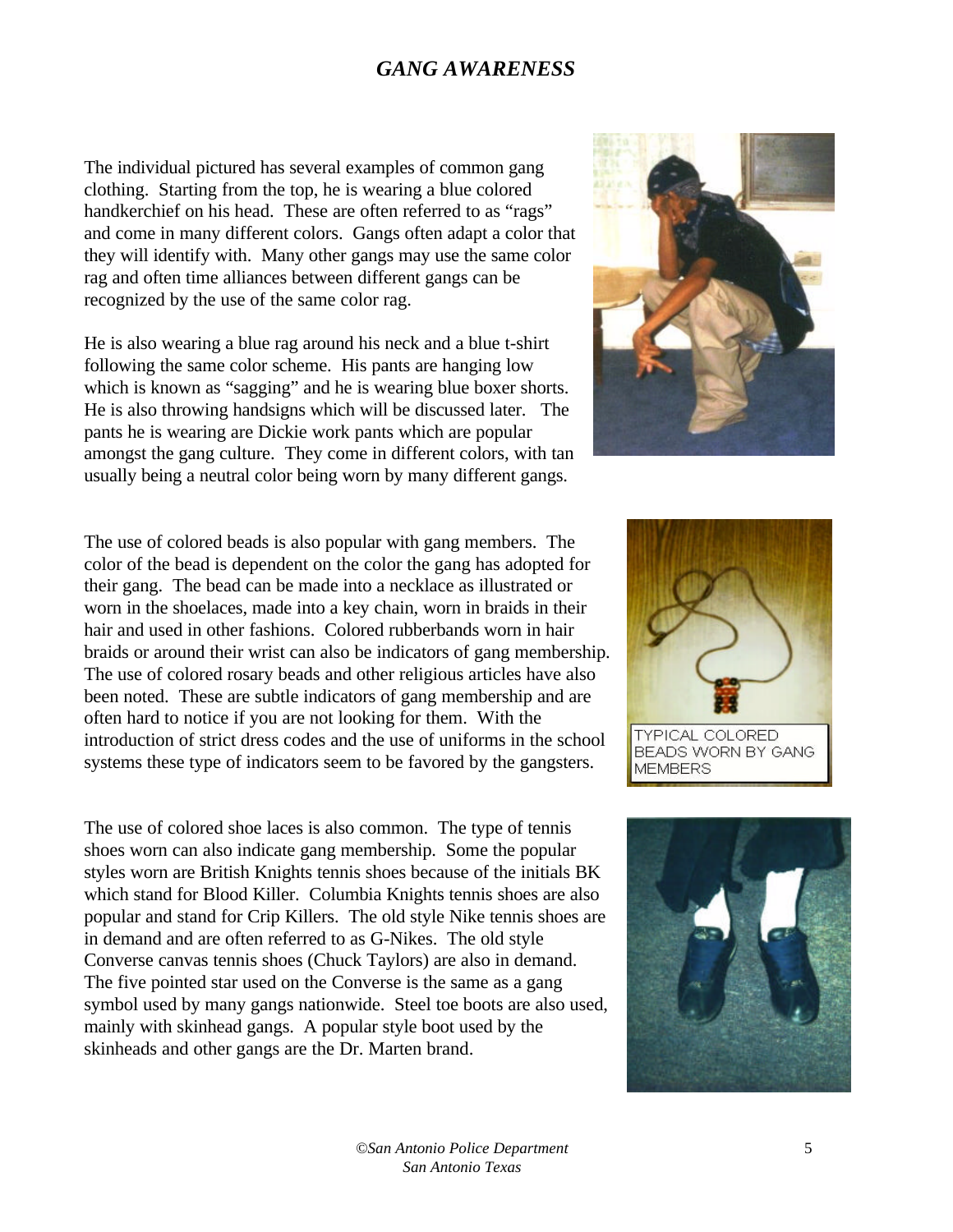Customized T-shirts and baseball caps are also popular amongst gangsters. Most often the name or initials of the gang will be used along with any symbols used by the gang in their graffiti. Often times gang members will write gang graffiti on their clothing, shoes, baseball caps, on their wallets or other articles of clothing. Many times a gang will adopt a popular sports team's style of apparel, especially if the colors of that team is the same as their gang color or the team logo has some significant meaning to the gang.

#### **Gang Handsigns**

The use of handsigns is a popular form of communication amongst street gangs. The handsign usually identifies what major gang affiliation the individual is a part of and the particular gang he is in. The handsign is also a form of disrespect to rival gangs and has been the cause of gang violence around the nation. There have been cases reported where hearing impaired individuals using sign language to communicate have been mistaken for gang members and have been the victims of gang violence. Handsigns are usually unique to the gang and vary greatly. If you notice two groups of suspected gang members throwing handsigns at each other, get away from the group and notify the local authorities immediately.



#### **Gang Tattoos**

Gang tattoos are the sign of a hardcore gang member. Individuals who mark themselves with gang writing have usually made a decision to stay in the gang for a long time. Besides tattooing , branding oneself with gang signs is a popular form of showing allegiance to their gang. Usually, the gang tattoo or brand are the same symbols or words used in gang graffiti.

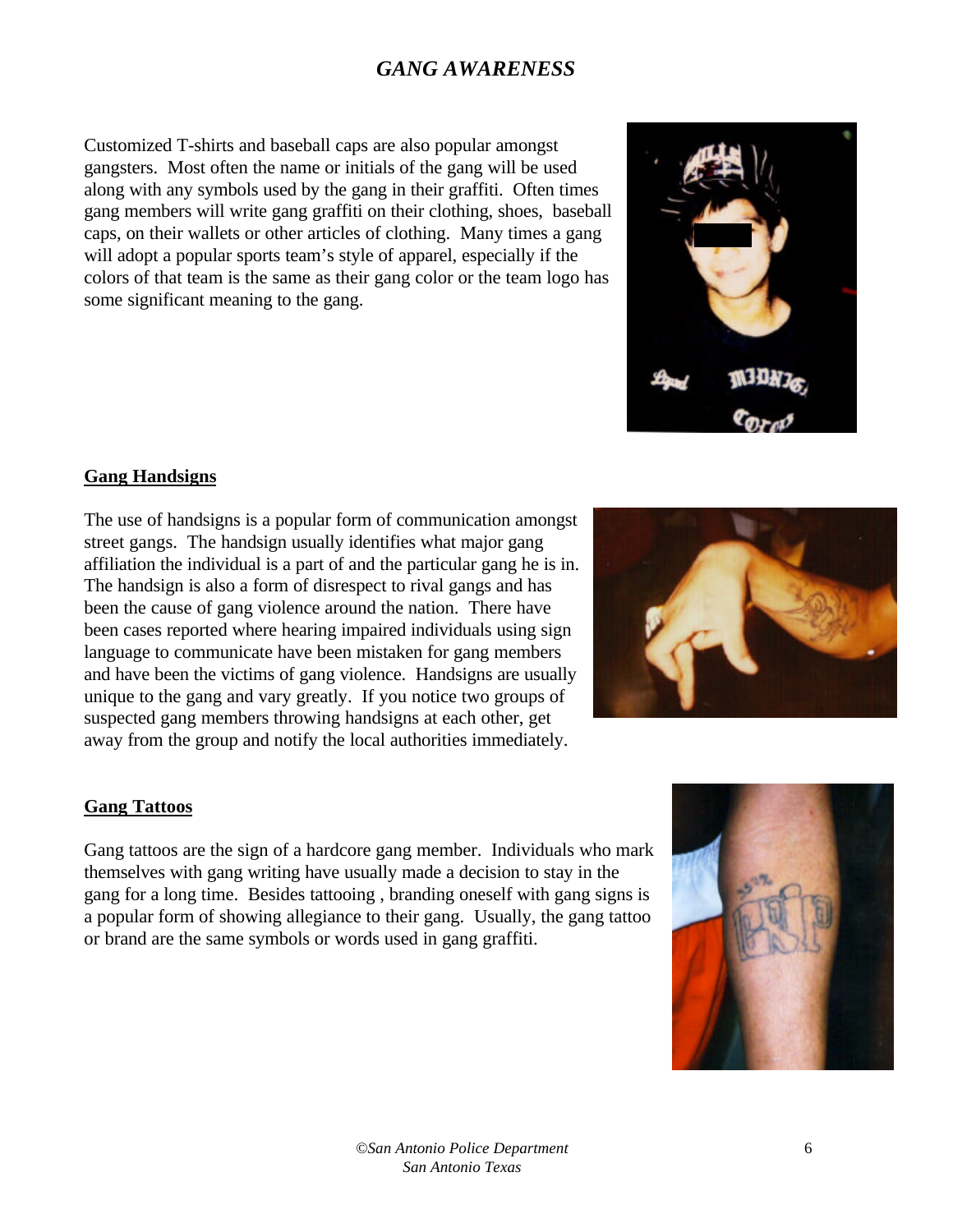### **Gang Weapons**

In being criminal organizations, the use of weapons of all types is inherent in street gangs. Currently the most popular gun being bought is the Norinco SKS assault rifle. This gun is manufactured in China and imported into the U.S. The price and availability of this weapon makes it easily obtainable. The gun can be purchased for about 100 dollars. The use of shotguns is also popular, as are the cheaper handguns often called "Saturday Night Specials". Knives, brass knuckles, bats, explosives, and other weapons have also been confiscated from gang members. The gang members obtain their weapons in many different ways.



One method is known as a "straw purchase". A straw purchase is where a person buys the gun legally and then gives the gun to someone who is not allowed by law to have the weapon. The person buying the gun usually receives a fee for purchasing the weapon. Gun shows, pawn shops, and flea markets are popular places to purchase weapons. Some weapons are being stolen in burglaries of residence or robberies of gun dealers.

#### **Gang Crimes (Crimes for Profit)**

Current trends show that more and more street gangs are getting into narcotics trafficking. Incidents of gang members being caught in the schools with drugs is on the rise. Battles over the control of drug areas and drug money have also been noted. Besides narcotics trafficking, other crimes such as armed robbery, auto theft, burglaries, and other types of thefts are being committed by gang members. Much of the money made from these illegal activities are used to throw parties, buy guns to protect their drug trade or to commit crimes with, and to finance the buying of narcotics to resale. Besides the crimes for profit, violent criminal activity such as murders, drive-bys, sexual assaults, and assaults are higher amongst the gang population. If your child is in possession of money he



cannot explain, this may be an indicator of his being involved in illegal gang activity. It might be a good idea to search your child's room for any narcotics, stolen items, or weapons that he may be hiding if you suspect he or she is involved in gang activity. Once you have verified that your son or daughter is involved in gang activity deal with the problem immediately. It may become necessary to seek professional counseling. The city of San Antonio offers free counseling or the United Way may be able to refer you to one of their programs. Most community governments offer some type of counseling or can refer you to the proper organization.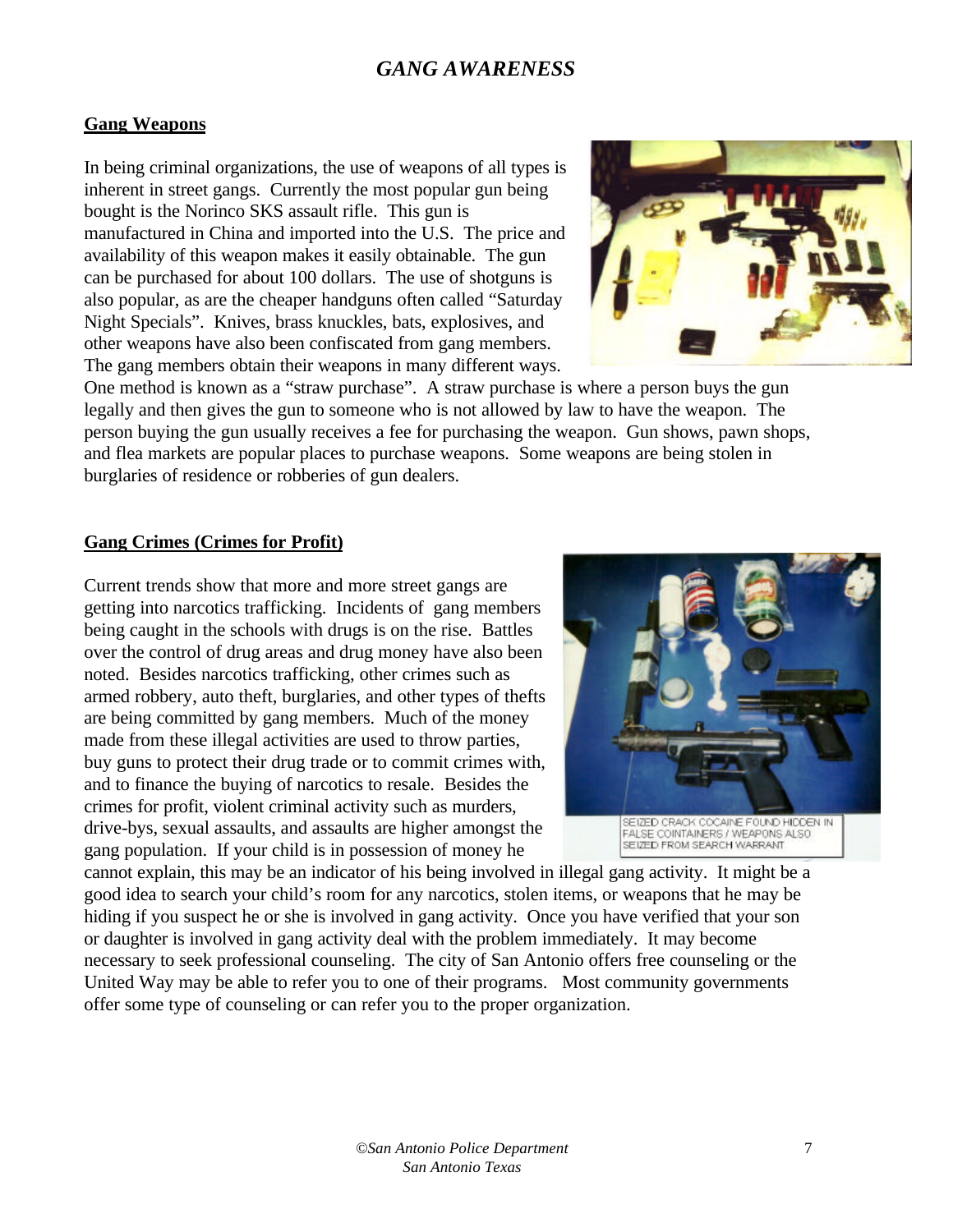## **Gang Graffiti**

Gangs nationwide are usually influenced from the West Coast or Midwest, namely Los Angeles, California or Chicago, Illinois. On a national level we see an influence from the Crips, Bloods, and Surenos from California and the Folks and People nations from Illinois. Non-traditional gangs such as taggers, party crews, skinheads, car clubs, posses, and others are also seen around the nation. Each national affiliation has its own style of dress, rules, and gang graffiti. The next segment will discuss these major gang affiliations and show some of the graffiti that they use. Some of these symbols may not be seen in your area as local gangs will change or modify the gang symbols or use their own to identify themselves.

Gang graffiti is often referred to by law enforcement as the newspaper of the street. This is because a lot can be learned about the gang from their graffiti. Graffiti usually names the gang and its members. It marks the gang's territory and is a warning to rival gangs. It can also tell us what gangs affiliate with each other. Many times, graffiti will show disrespect and warning to rival gangs and individual gang members that they have been targeted. It should be noted that gang graffiti and tagger graffiti are different. These difference will be discussed later.

## **FOLKS NATION**

Folks nation is an affiliation of many different gangs that started in the Illinois State Prison System around 1979. This affiliation was made between old existing street gangs from Chicago and grew into a national phenomenon. FOLKS is said to stand for Follow Our Loving King Satan, the King being the leader of the entire Folk nation. Most Folk nation gangs have a rank structure or a council and some are very well organized criminal organizations. The better organized Folk gangs have written constitutions and discipline within their own ranks. Most gangs outside Illinois are not as organized and do not have direct ties back to Chicago.

Colors - some shade of Blue, tan / black (Illinois gangs use more than one color)

Follow the Right Hand Rule (Sign to right, subtle signs on right side of body)

## **Examples of Folks Graffiti Symbols**:

Bull Horns - sign of strength

Number 6- number of the Folks Nation

6 Pointed Star - actually 2 triangles / one pointed to heaven, one to hell. Each points has a meaning: Love, Life, Loyalty, Wisdom, Knowledge, Understanding

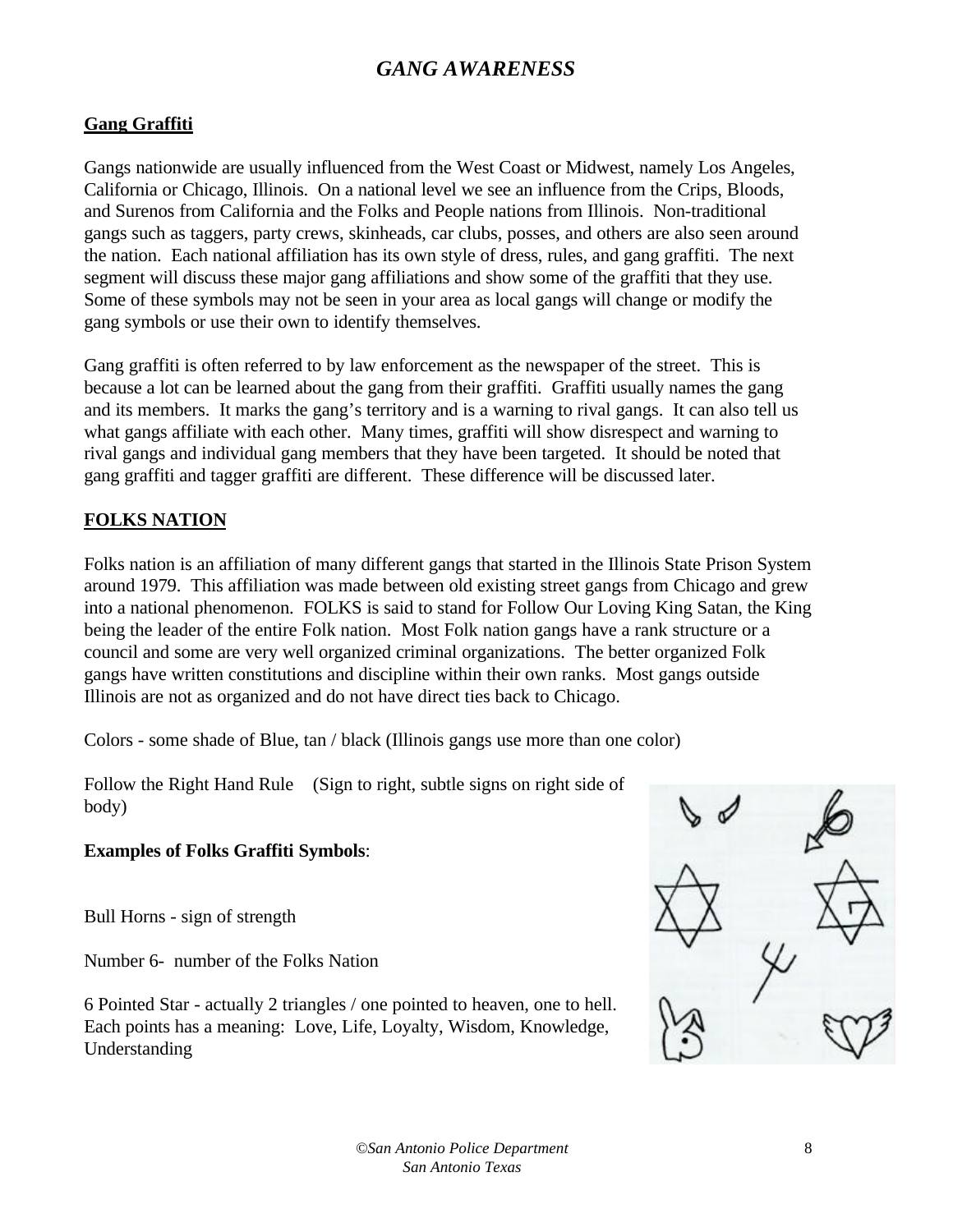8 Pointed Star - each point has meaning: Education, Economics, Achievement, Social Development, Politics, Money, Wisdom, Knowledge

Pitchfork Pointed Up - love, power, hate or mind, body, soul

Rabbit with bent ear - 2-6 nation gang

Winged Heart - travelling

Other symbols seen are the inverted crown and inverted number 5 as disrespect to the Kings and the People Nation. Crossing out of a gang name is a disrespect to that gang.

## **PEOPLE NATION**

Shortly after the formation of the Folks nation, those gangs in the Illinois Prison System who where enemies of the Folks formed a new alliance. As with the Folks, the original People gangs were existing gangs from Chicago. The structure of the People Nation follows along the same lines as the Folks. To this day the two nations remain bitter enemies and violence between the two is very common. As with the Folks, People Nation gangs outside Illinois do not always follow the rank structure and rules as do the original gangs.

Colors - black and gold, black, red, brown (variations of other colors)

Follow Left Hand Rule - sign to left, subtle signs on left side of body.

## PEOPLE NATION GRAFFITI

Number 5 - number of the People Nation Crown - Symbol of the Latin Kings 5 pointed star - Love, Sacrifice, Loyalty, Honor, Obedience Rabbit with Straight Ears - Vice Lords gang Crescent Moon - Cholo - Pyramid - has 21 bricks for the 21 original gangs

Other symbols - Forks pointed down, inverted number 6. Crossing out of rival gangs and gang members.

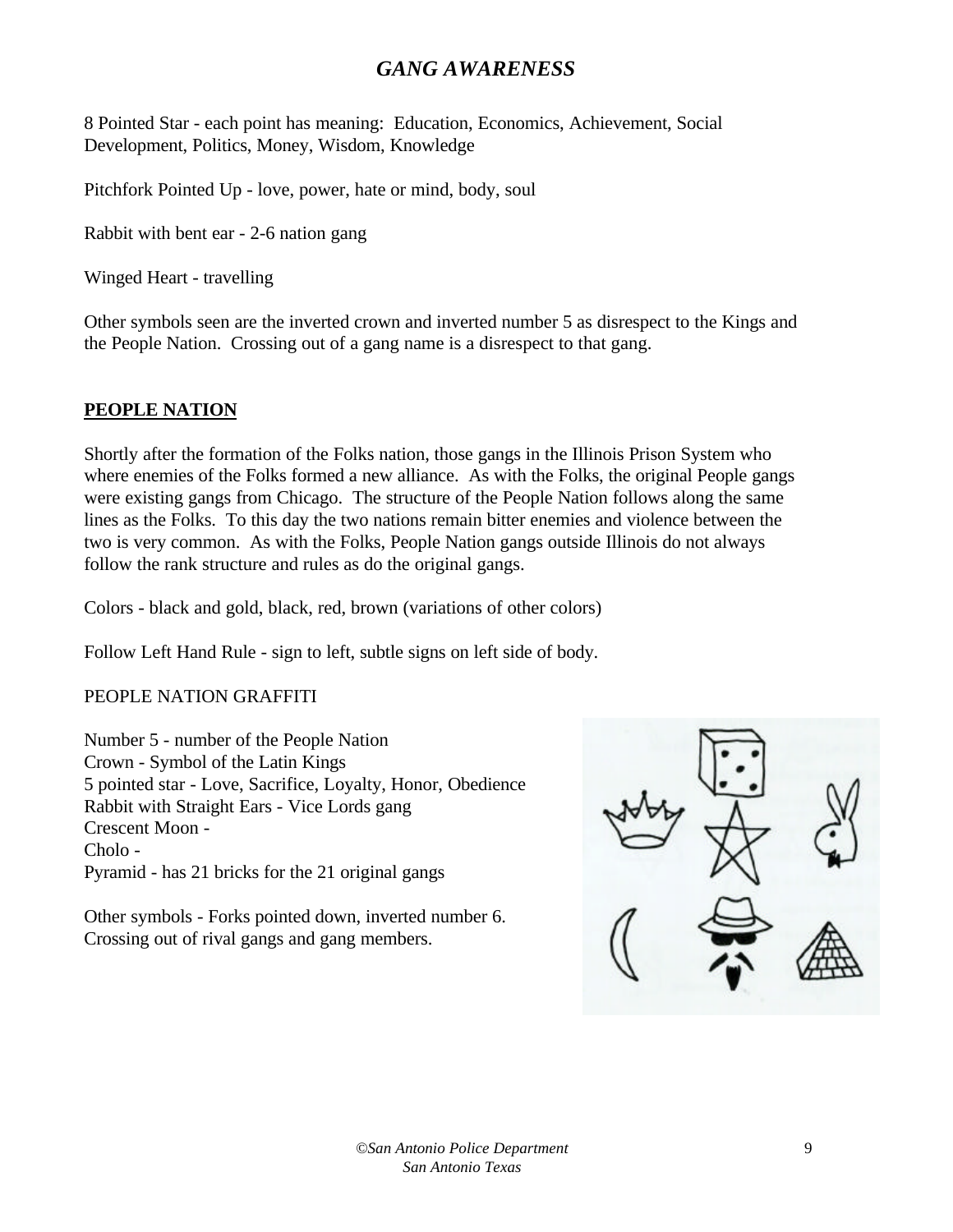#### **CRIPS**

The origin of the Crips affiliation of gangs can be traced to Los Angeles, California around 1969. This affiliation grew from existing gangs in Los Angeles and is now a nationwide problem. Historically, the Crips were originally comprised of African American gangs. This has changed over the years and Crip gangs are now seen that are racially mixed or have no black members in the gang. Crip gangs are referred to as **sets** by the gang members and this word is often used in their language. The structure of the Crips sets is very loose knit and membership is usually not well defined. This differs from set to set based on the ethnic and racial makeup of that particular set. The breakup of the gang is usually by age groups, with the younger groups (cliks) in the gang looking to the older group for guidance and advice. The following terms are used to describe what age group the gang members fall into.



- O.G. Original Gangster //// Older members of the gang
- G Gangster ///// Younger teenagers in the gang
- Y.G. Young Gangster //// Youngest members of the gang Also referred to as Tiny Gangster or Little Gangsters

Currently the Crips are aligned with the Folk Nation and are enemies of Bloods and People gangs.

Colors - Blue, Purple (Grape Street Watts)

#### **CRIPS GRAFFITI**



Crips graffiti for the most part is not as ornate as Hispanic gang graffiti. It is common to see that the gang member's tag name is bigger than the gang name itself. This is because African American gangs, especially Crips and Bloods, feel that they come before the gang. The gang is there to protect them and their business. In Hispanic gangs, the gang is more important than the individual. The following are some of the symbols used in Crip graffiti:

BK - Blood Killer Cuz - Greeting from one Crip to another B crossed out - Disrespect to Bloods P crossed out - Disrespect to Pirus (Bloods) 187 - California penal code number for murder Numbers are often used instead of letters - example  $1\ 2\ 3 = a\ b\ c$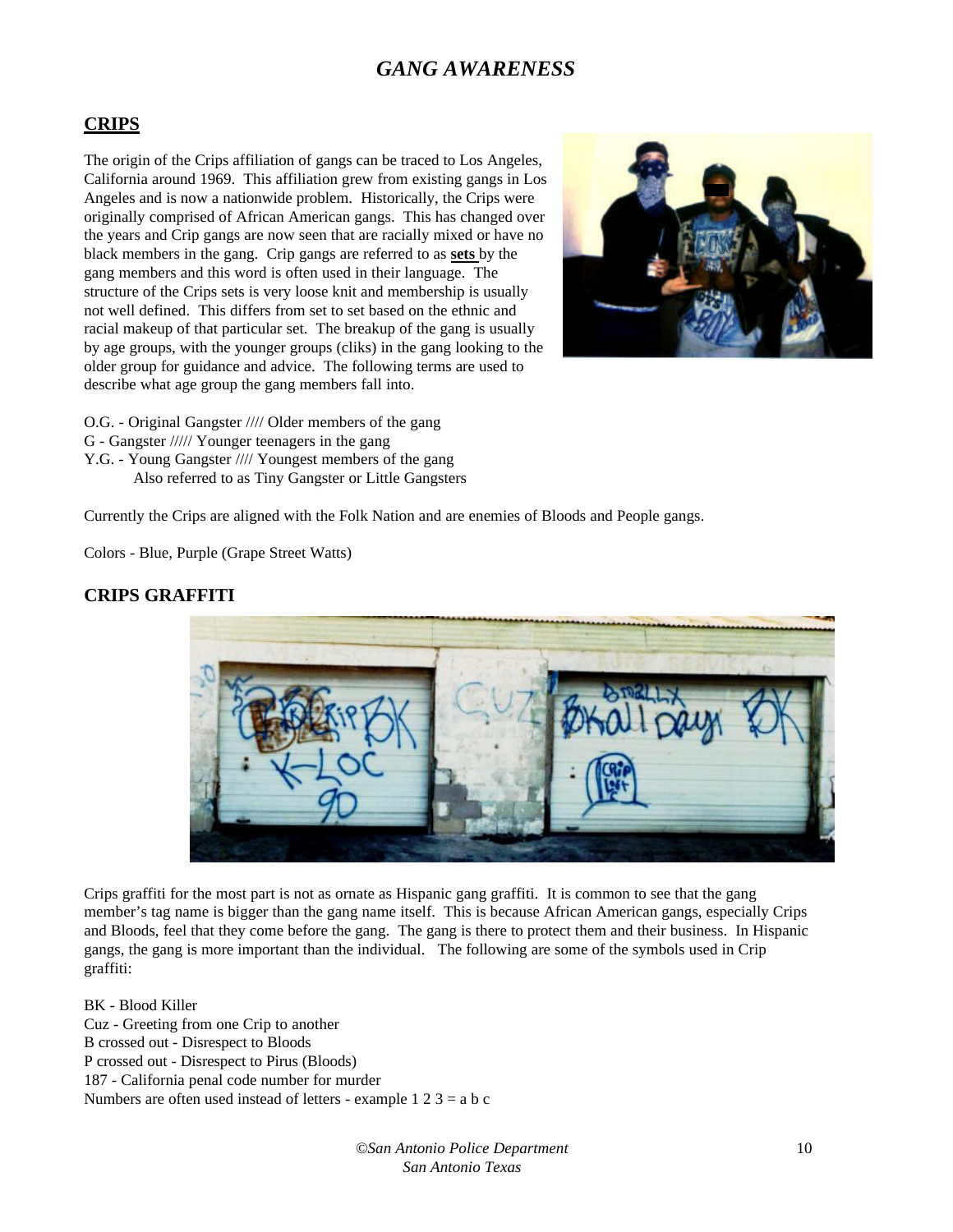## **BLOODS**

Shortly after the formation of the Crips, many of the gangs not associated with Crips formed their own alliance. The original gang was the Piru Street gang from Compton, California. Most of the original gangs that formed the Bloods went to Centennial High School in Compton, California. The gangs adopted the school color which is red. From the red came the term Blood which is still used to identify this alliance. Many Blood sets will also use the word Piru to identify themselves. Bloods have grown into a nationwide affiliation much like the Crips. This group also started as an African-American gang , but has many different culture and racial groups that have formed Blood sets. The Blood structure is



much like the Crips and they use the same terms to describe their age groups. Nationally the Crips outnumber the Bloods by  $2\frac{1}{40}$  1 and are enemies. Currently the Bloods are aligned with People Nation gangs.

Colors - Red, Black, Green (Limehood Piru)

#### **BLOOD GRAFFITI**



Blood graffiti is very similar to that of the Crips. Depending on the racial background of the particular Blood set, the graffiti may differ than the example given on this page. The following are some of the symbols used in Blood graffiti:

CK - Crip Killer

C crossed out - Disrespect to the Crips

B 1 - Bloods are number one

187 - California penal code number for murder

Letters crossed out are disrespect to rival gangs.

Other gang names crossed out are disrespect to that gang or gang member

Numbers are also substituted for letters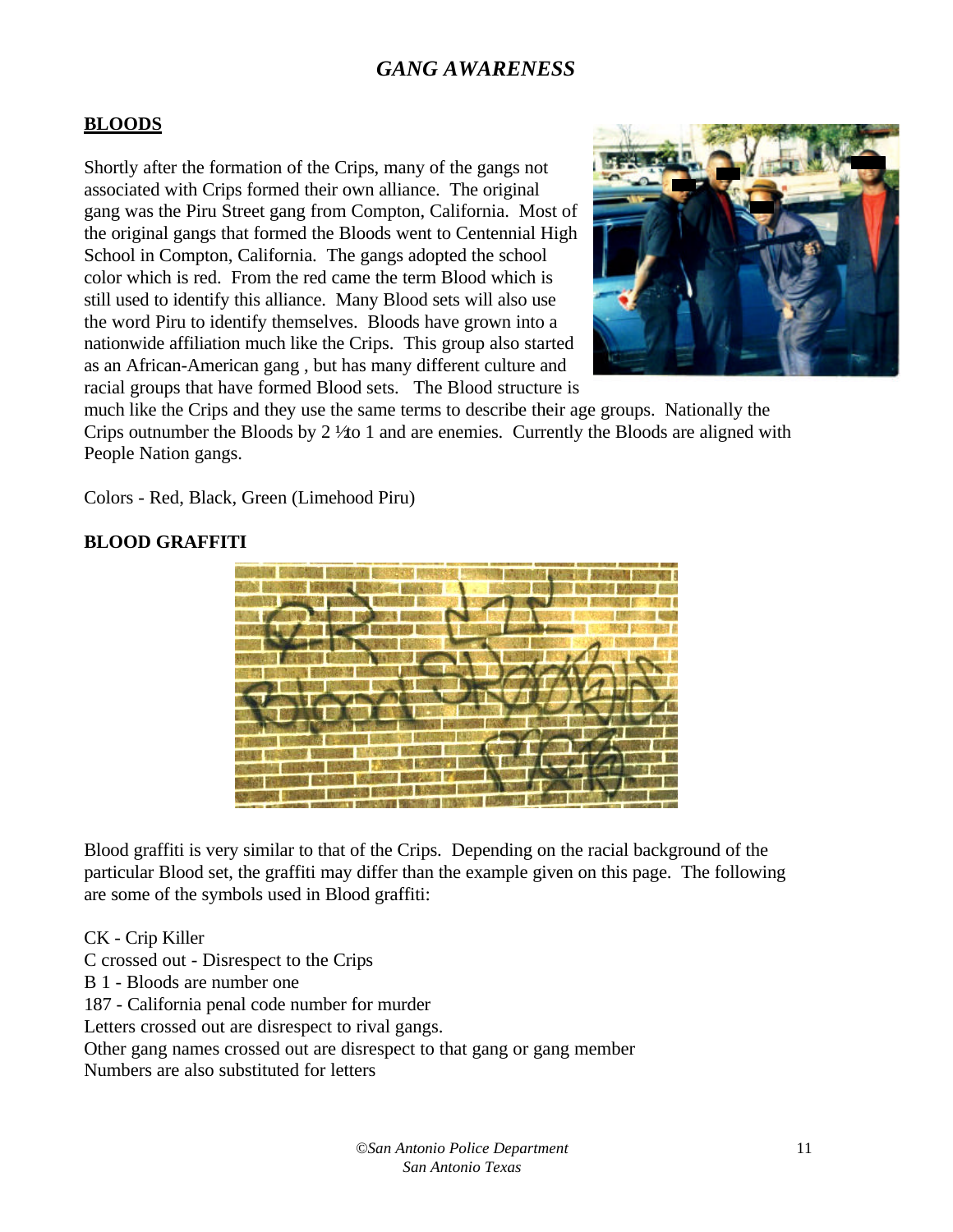## **TAGGERS, PARTY CREWS, CAR CLUBS**

Taggers, Party Crews, and Car Clubs are nontraditional gangs. These type of groups are not documented as gangs unless they are involved in criminal activity. Car Clubs in San Antonio are not often documented as a gang. In other parts of the country, they have noted a trend for car clubs



to operate like gangs. Taggers consider themselves to be street artists and not gang members. Tagger graffiti is not usually used to mark territory like traditional gang graffiti. Tagging on walls is a competition to those involved. The more you tag, the more recognition and respect you get from other taggers. Taggers are responsible for millions of dollars in damage to private and public property annually. Many tagging crews are now committing crimes like traditional gangs and are known as tag-bangers. Competition between tagging crews has often become violent.

Party Crews are another non-traditional gang that are of interest to law enforcement. As with taggers, these groups do not consider themselves gangs. They state that they are only into parties and do not claim territory. Party Crews usually put on large parties in which alcohol and drugs are made available to juveniles. Money is charged for entry and there is competition between the crews. Many times violence breaks out at these parties between rival gangs or crews that attend these parties. Besides hosting illegal parties, Party Crews are becoming more involved in other crimes such as drivebys, robberies, thefts and burglaries.



## **VIOLENT HATE GANGS**

There are numerous types of hate groups, the most common being Skinheads amongst juveniles. It should be noted that not all skinheads are racist and violent. Skinhead groups such as SHARP and ARA are against racism and often have non-Caucasian members. Other groups such as WAR or Aryan Nation are racist and involved in violent criminal activity against minorities around the world. These are very vocal groups and many of them have their own web-sites on the internet. Some of the indicators of involvement in these type of groups are the use of Nazi symbols and



hate slogans in their graffiti. The traditional dress of the Skinhead is a shaved head, use of suspenders, and the wearing of Doc Marten brand shoes and boots. Often times individuals involved in racist Skinhead groups are heavily tattooed with Nazi symbols and white power slogans. Skinheads often associate themselves with organizations like the Ku Klux Klan and other more organized hate groups.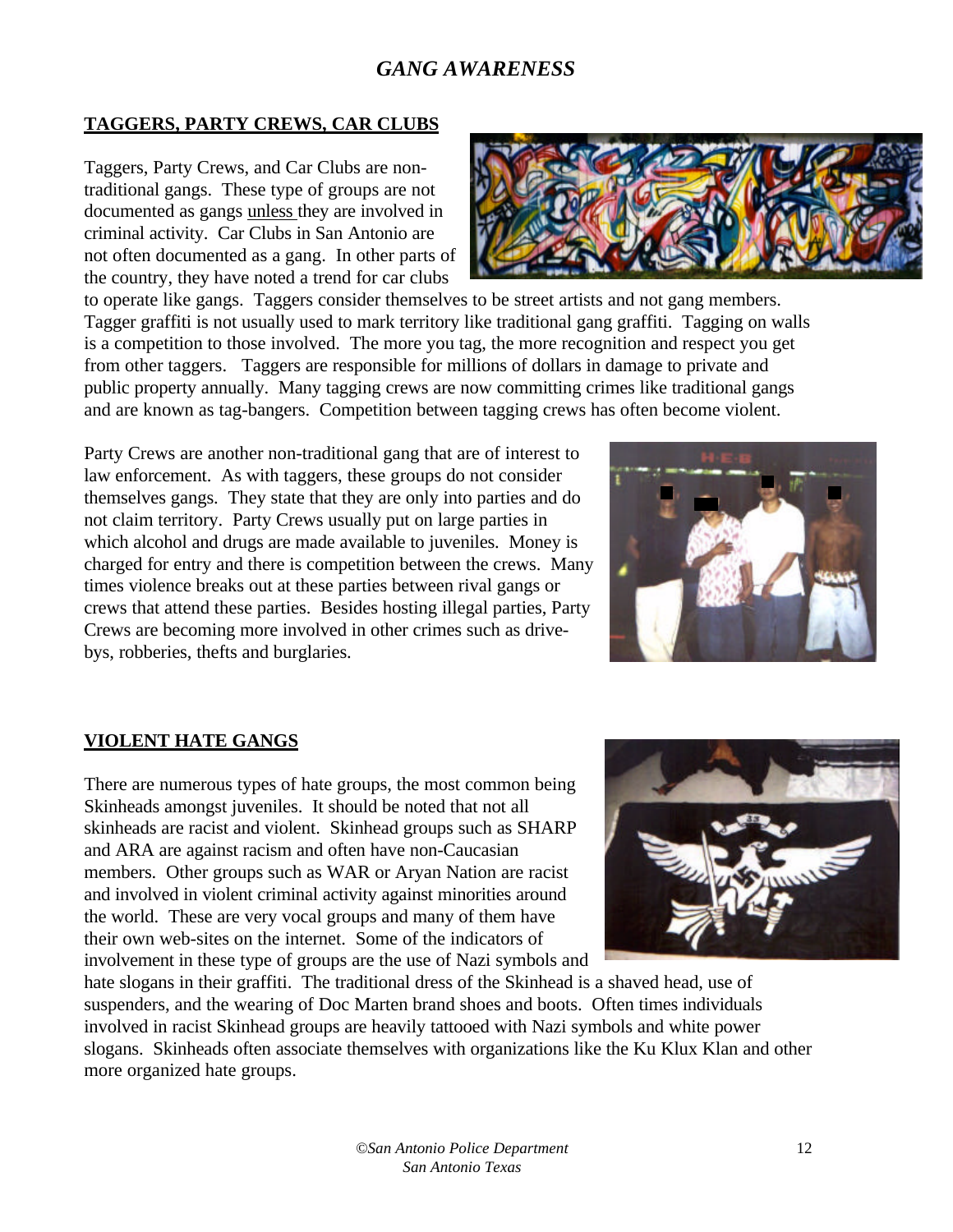## **PRE CRISIS INDICATORS**

- ♦ These are some of the signs you may see prior to a violent confrontation:
- ♦ Clustering of rival groups (schools, parks, parking lots, movie theaters, etc.)
- ♦ Movement of groups not common in your neighborhood (carloads of kids not from your neighborhood)
- ♦ Reports of fights and arguments on school property (bus stops, on buses, lunch hours, bus routes)
- ♦ Increase in gang graffiti
- ♦ Crossing out of gang graffiti
- ♦ Violent incidents reported in your neighborhood
- ♦ Sudden / excessive change in dress (wearing the same color / flying rags)

## **WHAT CAN I DO AS A PARENT?**

- $\blacklozenge$  Praise your children for doing well / encourage them to participate in positive activities
- ♦ Get to know your children's friends and their families
- $\blacklozenge$  Set the example / be a positive role model
- ♦ Talk to your children about gangs / discourage participation
- ♦ Talk and listen to your children
- ♦ Spend quality time with your children
- ♦ Put a high value on education
- ♦ Identify with positive role models
- ♦ Involve your children in positive group activities

## **SUGGESTED PARENTING SKILLS**

- ◆ Be a good observer
- ♦ Learn real names of your children's friends
- ♦ Monitor living space for gang paraphernalia, weapons, and drugs
- $\triangleleft$  Report all crimes
- ♦ Seek the facts kids will tell you what you want to hear
- ♦ Set clear limits follow through with discipline if they break the rules
- ♦ Teach your children decision making skills help them make the right choices
- ♦ Team up with other parents